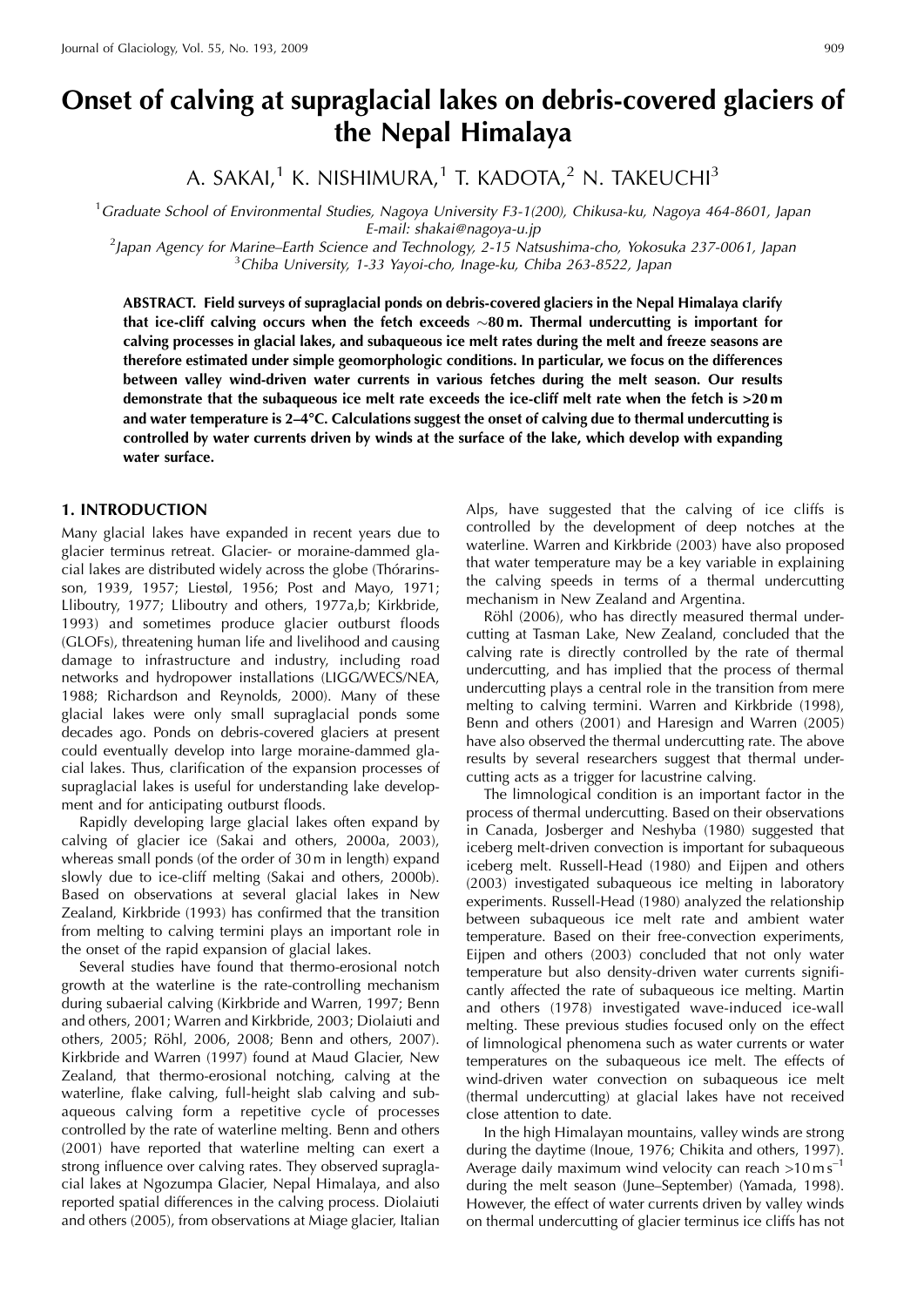been clarified. Since observation at the front of the glacier terminus ice cliff can be very dangerous due to sudden collapse of ice cliffs or falling debris, we estimated water currents driven by valley winds using simulations. To examine the contribution of water currents, driven by valley winds in the variable topography of proglacial lakes, to the onset of calving due to thermal undercutting, we calculated the wind velocity distributions according to varying fetches, as well as the wind-driven lake surface currents.

## **2. STUDY AREA AND SUMMARY OF FIELD RESEARCH**

In the Khumbu region of the Nepal Himalaya, large valley glaciers several kilometers long have a mostly debriscovered ablation area and occupy >80% of the glacierized areas (Moribayashi, 1974). Debris-covered glaciers advanced to approximately 4500 m a.s.l. in the Little Ice Age (LIA) between the 16th and 19th centuries. Several large moraine-dammed glacial lakes have expanded since the LIA and continue to expand at the termini of debris-covered glaciers in the Himalaya (Yamada, 1998; Ageta and others, 2000; Richardson and Reynolds, 2000; Iwata and others, 2002; Komori and others, 2004; Quincey and others, 2005). The glacial lakes are surrounded and dammed by end moraines which formed during the LIA. Lake water overtopping a moraine can carry sufficient energy to break through a moraine dam. Overtopping may occur as a result of a large wave generated by a huge snow or ice mass falling into the lake (e.g. a snow or glacier avalanche) or by advancing, sliding and calving of the glacier (Costa and Schuster, 1988). Earthquakes, too, may act as external triggers contributing to lake outbursts since moraine-damming lake waters can contain not only debris but also ice, and earthquakes will decrease the strength of the moraine (Yamada, 1998).

Chikita and others (1997, 1999) found that powerful water convection is caused by strong valley winds. Chikita (2007), using a numerical simulation of wind over the lakes, indicated that the thermal structure of glacial lakes is affected by the surrounding topography. This suggests that water convection due to strong valley winds has to be taken into account when examining the process of thermal undercutting.

Field observations were carried out in the ablation area of four debris-covered glaciers, Ripimo Shar  $(27°53'N,$ 86°28'E), Trakarding (27°50'N, 86°28'E), Lirung (28°14'N, 85°33'E) and Khumbu (27°57'N, E 86°49'E), in the Nepal Himalaya (Fig. 1). Ripimo Shar and Trakarding Glaciers are located in the Rolwaling valley. There is one large glacial lake, Tsho Rolpa, at the terminus of Trakarding Glacier. Lirung Glacier is located in the Langtang valley, 60 km north-northeast of Kathmandu. The top of the glacier basin is the peak of Langtang Lirung mountain. Khumbu Glacier, which is located in the Khumbu region 150 km eastnortheast of Kathmandu, flows from Mount Everest (Sagarmatha; Qomolangma). We could not confirm the status of ice cliffs with other neighboring debris-covered glaciers, because there are some dangerous areas on the approach. Therefore, field data were limited.

Surveys of shores were carried out using a digital theodolite with a laser distance meter (SOKKIA SET2000) at glacial lakes on Ripimo-Shar, Trambau and Lirung glaciers. Since we did not conduct a field survey, the sizes of the two supraglacial ponds at Khumbu Glacier were measured using SPOT images taken on 7 November 1995. The images were georeferenced with control points taken from the Nepal topographic map, Sagamartha (Nepal: Survey Department, 1997). The horizontal distance error is estimated to be  $\pm 20$  m (one grid). Lakes with calving and non-calving ice cliffs were observed in order to determine whether or not there were floating ice blocks.

Usually, the fetch of lakes is defined as the distance along the open-water surface over which the wind blows in a given direction. Here fetch was defined as the maximum span length of the water surface of ponds along the glacier flow direction, since daytime valley winds are a characteristic of Himalayan glaciers. The fetch, area and further information on calving and non-calving in supraglacial ponds on debris-covered glaciers are summarized in Table 1.

Surface water temperatures along the shoreline were also measured manually using thermistor thermometry at almost all of the observed lakes. Measured water temperature and measurement date are also summarized in Table 1.

Figure 2 shows the frequency distribution of the fetch of supraglacial ponds with or without calving ice cliffs, based on the data in Table 1. Though no supraglacial pond was observed with a fetch from 40 to 80 m, it is nevertheless clear that supraglacial ponds with a fetch of <40 m have non-calving ice cliffs, while those with a fetch of 100 m have calving ice cliffs.

## **3. MODEL SETTING**

The surface topography of debris-covered glaciers is characterized by rough terrain, and there are many ridges, cones, depressions and hollows (Iwata and others, 1980, 2000). Many supraglacial ponds are found in depressions, and some are surrounded by ridges and ice cliffs along the shore. In this case, wind speed at the water surface is variable depending on surrounding geomorphology even given a constant wind speed over the lake. Here we focus on the wind-speed difference under various fetches of lakes.

In the numerical simulation we assume there is a terminal moraine at the downstream end of the lake and an ice cliff at the upstream end of the lake (Fig. 3), since all expanding large glacial lakes (fetches of >1 km) in the Nepal Himalaya are located between a terminal moraine and a glacier ice cliff (Yamada, 1998). We fix the height and shape of the terminal moraine and ice cliff. Only the distance between the terminal moraine and the ice cliff is changed in order to focus on the effect of the water length on thermal undercutting.

We estimate subaqueous ice melting during both the open-water (melting) and freezing seasons. We assume the longitudinal profile of the supraglacial pond is a rectangle and is in contact with glacier ice, as shown in Figure 3. We assume there is no glacier ice at the bottom of the lake. Sakai and others (2003) reported that the bathymetric change of Imja glacial lake was concentrated at the glacier ice front and there was no bathymetric change at the debris-covered ice. Thus, a glacial lake only expands horizontally by the retreat of glacier ice. The topographical scale used in the model calculations is summarized in Figure 3. Two-dimensional calculations were carried out, and the lengths, L, of the longitudinal cross-sections of the supraglacial pond were 10, 20, 50, 100, 200, 500, 1000 and 2000 m.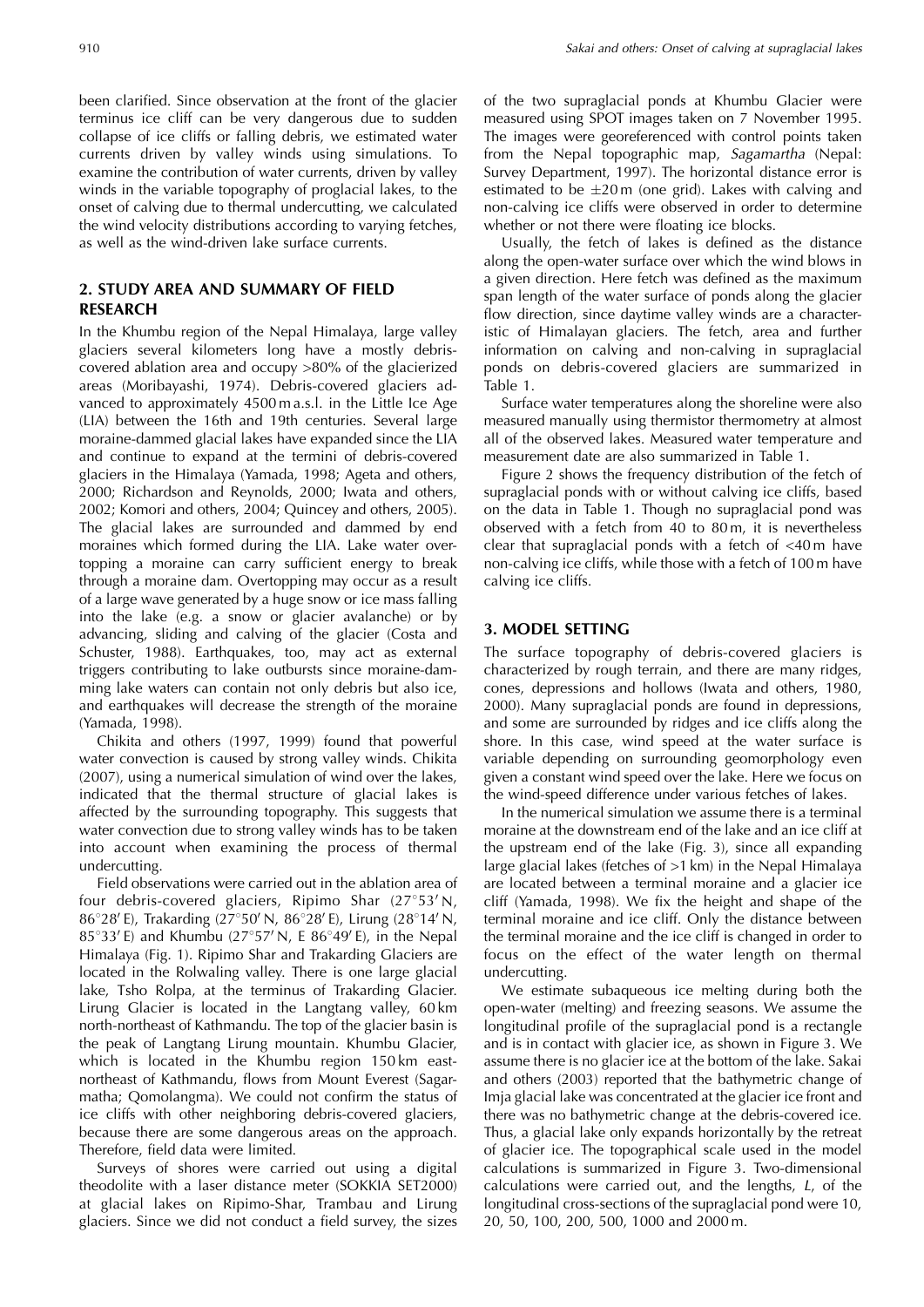

**Fig. 1.** Map showing locations of studied glaciers. All data at Ngozumpa Glacier are from Benn and others (2000). Locations of all observed ponds, as numbered and summarized in Table 1, are shown for each glacier.

## **Melt season**

For the calculation of winds over the supraglacial ponds, the model calculation was carried out at the glacier terminus on a two-dimensional plane along the line of the wind direction as shown in Figure 3. Maximum height and length of the moraine were fixed at 10 and 120 m respectively, and its shape along the longitudinal cross-section was assumed triangular. The inclination of the moraine is  $9.4^{\circ}$ , the average for a debris surface (Aoki and Asahi, 1998). The height of the supra-aqueous ice cliff upstream of the lake (pond) was fixed at 20 m, in line with observations. Wind blows horizontally over the lake from the moraine to the glacier ice cliff, and the wind speed was fixed at  $2.4 \text{ m s}^{-1}$ , the average wind speed during the melt season at Tsho Rolpa (Yamada, 1998).

Numerical calculations of the wind velocity over the terrain and the wind-driven water current were performed as follows.

The continuity equation can be written as

$$
\frac{\partial u}{\partial x} + \frac{\partial v}{\partial y} = 0,\tag{1}
$$

where  $x$  is a coordinate in the horizontal direction and  $y$  in the vertical, while  $u$  and  $v$  are fluid speeds in the  $x$  and  $y$ directions. The conservation of momentum is expressed by the Reynolds-averaged Navier–Stokes equation

$$
\frac{\partial u_i}{\partial t} + u_j \frac{\partial u_i}{\partial x_j} = -\frac{1}{\rho} \frac{\partial P}{\partial x_i} + v \frac{\partial^2 u_i}{\partial x_j^2} - \frac{\partial}{\partial x_j} \overline{u'_i u'_j}.
$$
 (2)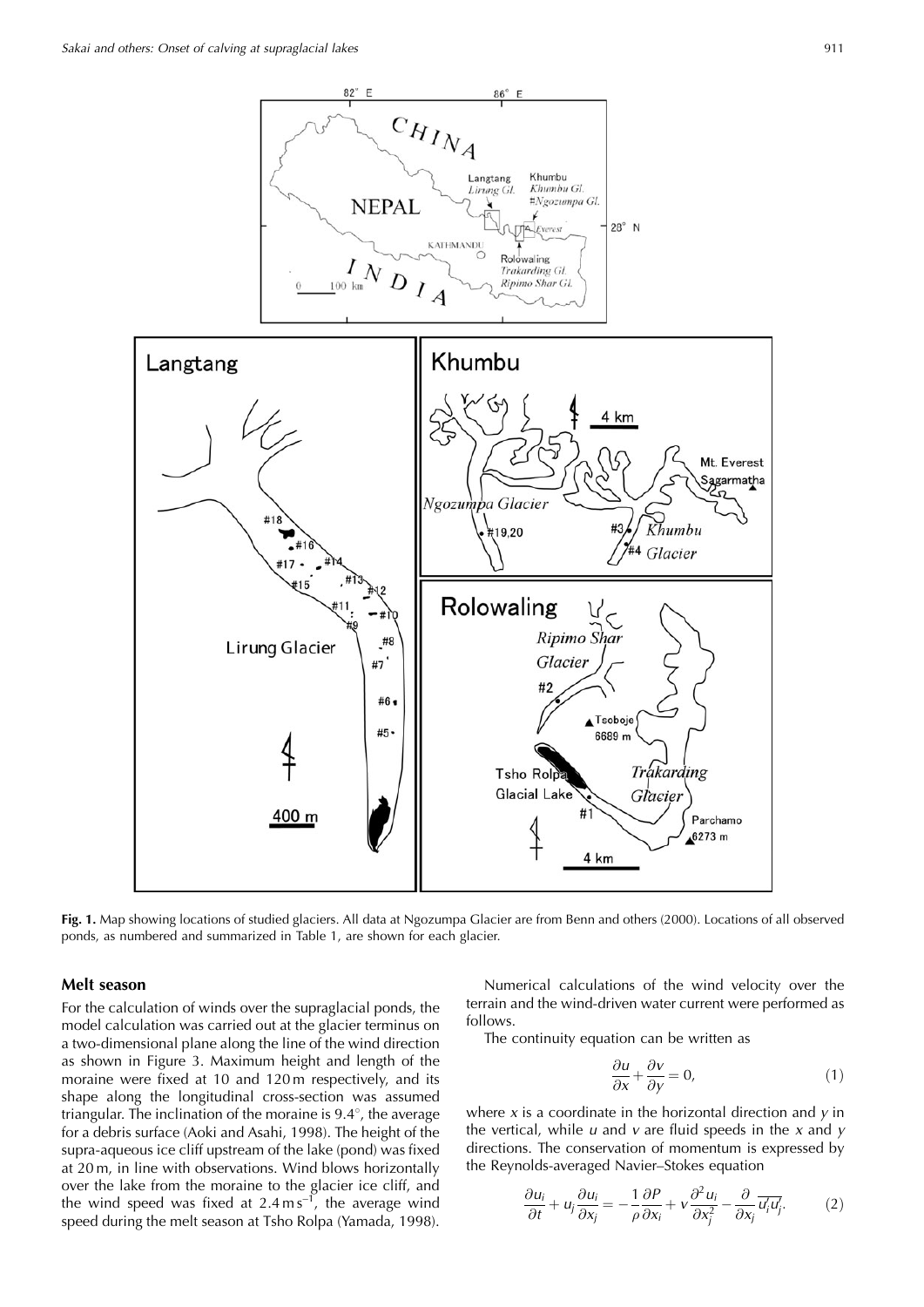|                | No. Glacier name Fetch |     | Area           | Calving or<br>non-calving | Survey date                   | Pond shore<br>measurement<br>method | Source                                              | Water<br>temperature,<br>$T_{\rm w}$ | of $T_w$     | Measured date $T_w$ measurement<br>position |
|----------------|------------------------|-----|----------------|---------------------------|-------------------------------|-------------------------------------|-----------------------------------------------------|--------------------------------------|--------------|---------------------------------------------|
|                |                        | m   | m <sup>2</sup> |                           |                               |                                     |                                                     | $^{\circ}C$                          |              |                                             |
| 1              | Trakarding             | 99  | 4075           | Non-calving               | Jun. 1994                     | Field survey                        | This study                                          | 3.3                                  | 22 Jun. 1994 | Depth average                               |
| 2              | Ripimo Shar            | 276 | 20492          | Calving                   | Oct. 1994                     | Field survey                        | This study                                          | $\overline{\phantom{a}}$             |              | Freezing                                    |
| 3              | Khumbu                 | 195 | 16531          | Calving                   | Nov. 1995                     | Satellite image<br>(SPOT)           | This study                                          | 3.1                                  | 29 Oct. 1995 | Surface and edge                            |
| $\overline{4}$ | Khumbu                 | 94  | 6285           | Calving                   | Nov. 1995                     | Satellite image<br>(SPOT)           | This study                                          | 0.7                                  |              | 20 Oct. 1995 Surface and edge               |
| 5              | Lirung                 | 16  |                |                           | 244 Non-calving May-Jun. 1996 | Field survey                        | Aoki and Asahi<br>(1998)                            | 3.9                                  |              | 08 May 1996 Surface and edge                |
| 6              | Lirung                 | 37  | 737            | Non-calving               |                               |                                     |                                                     | 6.6                                  |              | 08 May 1996 Surface and edge                |
| 7              | Lirung                 | 17  | 691            | Non-calving               |                               |                                     |                                                     | 2.7                                  | 09 May 1996  | Surface and edge                            |
| 8              | Lirung                 | 19  | 200            | Non-calving               |                               |                                     |                                                     | 3.9                                  | 13 May 1996  | Surface and edge                            |
| 9              | Lirung                 | 8   | 98             | Non-calving               |                               |                                     |                                                     | 0.8                                  | 13 May 1996  | Surface and edge                            |
| 10             | Lirung                 | 11  | 49             | Non-calving               |                               |                                     |                                                     | 2.0                                  | 13 May 1996  | Surface and edge                            |
| 11             | Lirung                 | 11  | 614            | Non-calving               |                               |                                     |                                                     | 2.7                                  | 13 May 1996  | Surface and edge                            |
| 12             | Lirung                 | 12  | 191            | Non-calving               |                               |                                     |                                                     | 4.6                                  | 13 May 1996  | Surface and edge                            |
| 13             | Lirung                 | 11  | 191            | Non-calving               |                               |                                     |                                                     | 5.7                                  | 15 Jun. 1996 | Surface and edge                            |
| 14             | Lirung                 | 7   | 489            | Non-calving               |                               |                                     |                                                     | 2.5                                  | 15 Jun. 1996 | Surface and edge                            |
| 15             | Lirung                 | 10  | 83             | Non-calving               |                               |                                     |                                                     | 2.1                                  | 15 Jun. 1996 | Surface and edge                            |
| 16             | Lirung                 | 34  | 774            | Non-calving               |                               |                                     |                                                     | $-$                                  |              |                                             |
| 17             | Lirung                 | 8   | 138            | Non-calving               |                               |                                     |                                                     | 2.4                                  | 11 May 1996  | Surface and edge                            |
| 18             | Lirung                 | 105 | 6789           | Calving                   |                               |                                     |                                                     | 4.0                                  |              | 11 May 1996 Surface and edge                |
| 19             | Ngozumpa               | 100 | 12980          | Calving                   | Oct. 1998                     |                                     | Field survey Benn and others<br>(2000)              | $\overline{\phantom{0}}$             |              |                                             |
| 20             | Ngozumpa               | 139 | 29917          | Calving                   | Oct. 1999                     | Field survey                        | Benn and others<br>$(2000)$ (southern<br>part only) |                                      |              |                                             |

**Table 1.** Summary of observed fetch, area, condition of ice cliffs and water temperature of supraglacial ponds. Locations of these ponds are shown by # in Figure 1

Here  $u$  and  $u'$  denote the mean velocity and the velocity fluctuations of the flow. In Cartesian coordinates  $(x<sub>i</sub>$  represents  $(x, y)$  for  $i = 1, 2$ ,  $u_i$  has two components of fluid velocity  $(u, v)$ . P is the fluid pressure,  $\rho$  is its density and  $\nu$  is its kinematic viscosity. These parameters are assumed to be constant: the air temperature was  $5^{\circ}$ C and the water temperature  $2^{\circ}$ C. For the necessary closing of the turbulent equation we use  $k$ - $\varepsilon$  equations.

First, the wind velocity distributions were calculated until the distribution reached the steady state over the given terrain. The distributions of water circulation were then calculated using the simulated wind velocity at the water surface until the water circulation reached a steady state. Boundary conditions at the lake bottom and side wall were non-slip. The horizontal grid length was divided equally and the vertical grid size decreased geometrically downward. The grid sizes near the moraine, the lake and the glacier ice cliff were set small enough to correspond to the total calculation domain (e.g. the horizontal length of each grid was 1 m, and the vertical length at the water surface was 1 cm when the fetch was 100 m).

For the melt rate of an iceberg, Weeks and Campbell (1973) applied an equation for the average heat-transfer coefficient of fully turbulent flow of a fluid over a flat plate. Here we adopt the equation to denote the melt rate in pure water for application to a supraglacial pond or lake



**Fig. 2.** Frequency distribution of fetch of supraglacial ponds with calving or non-calving ice cliffs.



**Fig. 3.** Model-setting topography (cross-section of glacier terminus with pond) for calculation of wind-velocity and water-current distributions. In numerical simulations, the topography of the terminal moraine and glacier terminal super-aqueous ice cliff was fixed, and only length and depth of the lake (pond) were varied.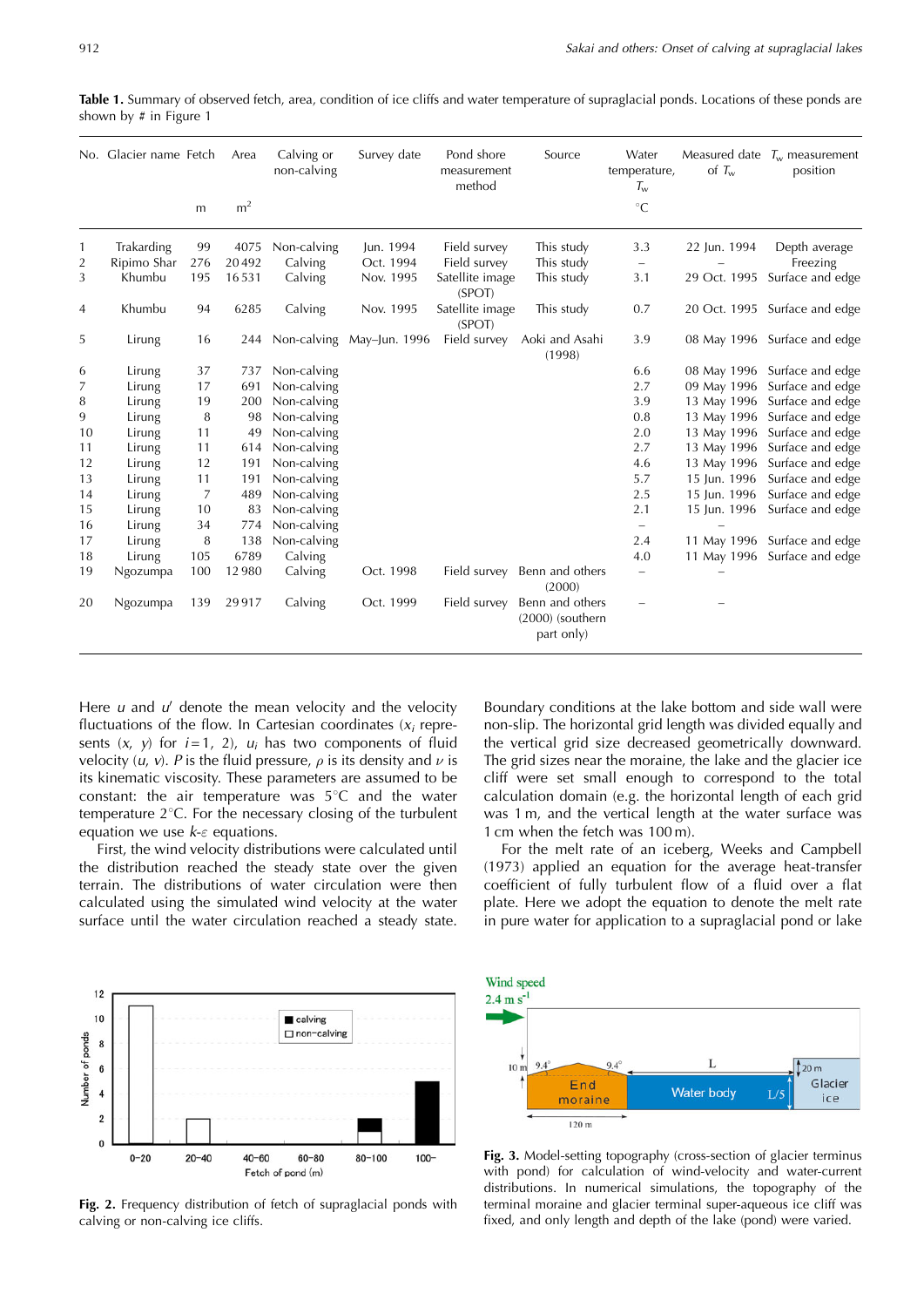

**Fig. 4.** Results of wind-velocity distribution when fetches were 50 m (above) and 500 m (below).

as follows:

$$
S = 7.14 \times 10^{-6} \left( \frac{V^{0.8}}{\left(\frac{I}{5}\right)^{0.2}} \right) \Delta T,\tag{3}
$$

where S is melt rate ( $ms^{-1}$ ) and V is water velocity at the ice cliff (m s<sup>-1</sup>). The constant (7.14  $\times$  10<sup>-6</sup>) can be obtained from the coefficient of heat transfer, dynamic viscosity, specific heat and kinematic viscosity of water.

Water temperatures were assumed to be 1, 2, 4 and  $6^{\circ}$ C in accordance with measured values (Table 1). Simulated water currents directed downward at the subaqueous ice cliff at depth 1 cm at each fetch are used to calculate the subaqueous ice-cliff melt.

Valley winds blow from the end moraine to the glacier. Thus, the surface water of a supraglacial lake or pond flows down at the subaqueous ice cliff, and the contact length of the ice is equal to the depth of the lake or pond, since we assume that the lake is rectangular.

For the calculation of annual thermal undercutting, the melt season is assumed to last for 4 months, based on the fact that at Tsho Rolpa glacial lake from 1994 to 1995 the observed surface temperature of  $\sim$ 5 $^{\circ}$ C was maintained from June to September yet it was  $\langle 3^{\circ}$ C from October to the following May.

#### **Freeze season**

During the freezing season, subaqueous ice melt was also estimated by numerical calculation. We assume that heat for a submerged ice-melting rate is expressed by Equation (3) with  $0^{\circ}$ C set for the submerged ice temperature. The water velocity is assumed to be  $0.02 \text{ m s}^{-1}$ , since the maximum measured water current in the ice-covered lake was  $0.018 \text{ m s}^{-1}$  according to Petrov and others (2007). There is no heat exchange except between heat storage in the lake water, and the latent heat for submerged ice melt. Thus, the lake volume changes according to the submerged glacier ice melting, and water temperature changes according to the volume expansion of the lake and latent heat for submerged ice melt. The winter season is assumed to be 8 months since we observed that the ice-cover period began in October at the pond of Khumbu Glacier in 1995 and there was no ice at the end of May at the pond of Lirung Glacier in 1996. The calculation interval was 1 day.

#### **MODEL RESULTS**

Calculated wind velocity distributions with fetches of 50 and 500 m are shown in Figure 4. Wind velocity over the ice cliff is greater than the upper wind speed of  $2.4 \text{ m s}^{-1}$  because of



**Fig. 5.** Results of numerical calculation of wind speed over lake water surface. Numbers indicate fetch of lakes in meters.

airflow convergence due to the obstructing ice cliff. Relatively light wind blows at the foot of the supra-aqueous ice cliff and at the top of the ice cliff since the airflow forms a bolster eddy along the base.

Wind speed over the water surface, from the end moraine to the glacier ice cliff, is shown in Figure 5. Wind speed along the water surface with the fetch of 10 m is nearly zero due to the obstructing end moraine. On the other hand, maximum wind speed along the water surface abruptly increases to  $1.4 \text{ m s}^{-1}$  when the fetch is 50 m, and reverse flow even develops near the end moraine because of the establishment of a lee eddy. Maximum wind speed along the water surface attains a limit  $(2.4 \text{ m s}^{-1})$  at a fetch of  $200 \text{ m}$ .

The horizontal component of the calculated water current along the subaqueous ice cliff at depth  $1 \text{ cm}$  is  $V$  in Equation (3). The calculated water velocity for each fetch length is shown in Figure 6. The vertical water velocity increases with the fetch since the wind over the water surface increases until a fetch of 1000 m. However, the vertical water velocity peaked at a fetch of 1000 m and it does not increase with a fetch of more than 1000 m.

Figure 7 shows the calculated summer (open-water), winter (ice-covered) and annual subaqueous ice-cliff melt at various fetches for water temperatures of 1, 2, 4 and  $6^{\circ}$ C.



**Fig. 6.** Calculated vertical water-flow velocity at the ice cliff at 1 cm depth. All velocities are positive if directed downward. These are used for the calculation of subaqueous ice-cliff melt (Equation (3)).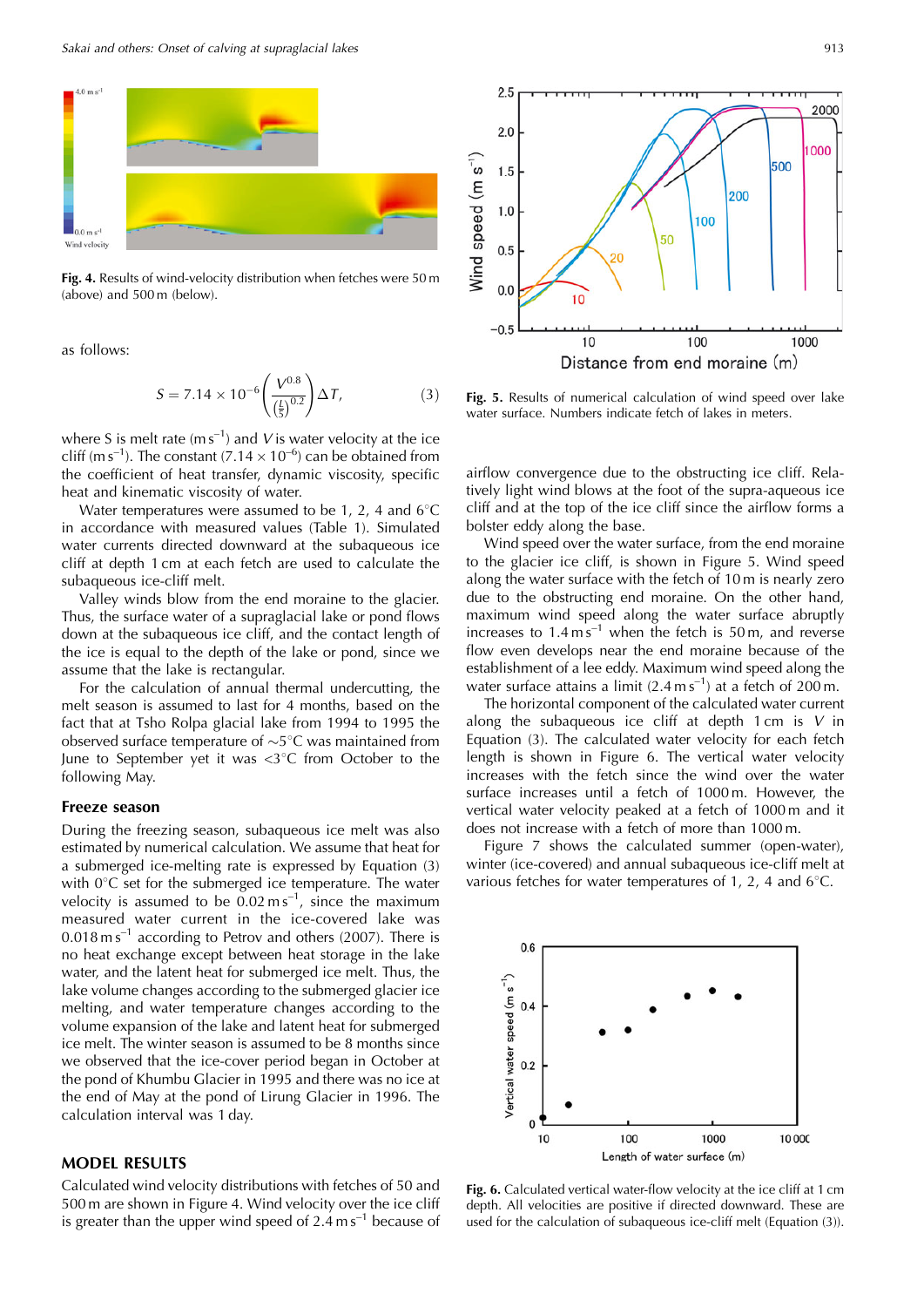

**Fig. 7.** Dependence on length of water surface (fetch) at different temperatures for (a) melt amount during open-water period, (b) melt amount during ice-covered period and (c) annual melt rate. Shaded area in (c) indicates range of observed supra-aqueous ice-cliff melt rate  $(4-14 \text{ m a}^{-1})$  (Sakai and others, 1998).

The calculated subaqueous ice-cliff melt amount during the open-water period (Fig. 7a) rapidly increases to a fetch of 50 m, since the wind-driven water current rapidly develops from a fetch of 20 to 50 m as shown in Figure 5. It gradually decreases with a fetch longer than 50 m. Increasing lake depth, L, causes the melt rate of the subaqueous ice cliffs to decrease as shown in Equation (3).

The melt amount at the submerged ice during the icecovered period increases with initial water temperature. It increases with lake size up to a lake length of 500 m, but then decreases with lake size.

The subaqueous ice-cliff melt during the summer melt season accounts for most of the annual melt amount. The annual subaqueous ice melt increases rapidly when the fetch is  $\sim$ 30 m.

### **DISCUSSION**

Overhanging ice cliffs can be formed when subaqueous ice melt is greater than supra-aqueous ice-cliff melt. Average observed supra-aqueous ice-cliff melt during the melt season was 4-14 m a<sup>-1</sup> at Lirung Glacier (Sakai and others, 1998, 2002). Comparing the observed maximum supra-aqueous ice-cliff melt  $(14 \text{ m a}^{-1})$  with the calculated subaqueous ice melt, an overhanging ice cliff can be formed when the fetch



**Fig. 8.** Area change of moraine-dammed glacial lakes in the Himalaya (after Komori and others, 2004).

is  $>20$  m and water temperature is  $2-4$ °C. Almost all water temperature observations ranged between 2 and  $4^{\circ}$ C.

Figure 2 shows that ice cliffs at supraglacial lakes with <40 m fetch did not exhibit calving ice, while calving ice was observed at lakes with an 80m fetch. Numerical calculations, however, show that overhanging ice will form at a lake with  $>20$  m fetch if the water temperature is  $2-4^{\circ}$ C. The discrepancy between observations and calculations of the fetch required for the onset of calving might be explained by a non-heterogeneous water temperature distribution in the lake.

Based on field observations, Röhl (2006) concluded that submerged ice melting was controlled not only by water temperature and circulation but also by cliff geometry, debris supply and water-level fluctuations, making thermal undercutting more complicated. Eijpen and others (2003) found that the ice melt calculated using Weeks and Campbell (1973) (Equation (3)) was much smaller than the ice melt measured in their laboratory experiments. On the other hand, our observed conditions for the onset of ice-cliff calving in supraglacial ponds are consistent with our numerical results using Equation (3), which estimates the effects of water temperature and current on submerged icecliff melt rate well.

Figure 8 shows glacial lake area change in the Nepal and Bhutan Himalaya over the past 50 years. Glacial lake areas have expanded up to the lateral moraine for all lakes except Thorthomi Tsho. Glacier terminus retreat rate depends on the calving rate, ice-cliff melt rate and glacier terminus velocity. Here we can neglect glacier velocity since Quincey and others (2007) indicate that surface velocity is  $\lt 10 \text{ m}$  a<sup>-1</sup> at glaciers terminating in a large glacial lake. The ice-cliff melt rate is also negligible because the measured melt rate is  $\lt 15$  m a<sup>-1</sup> (Sakai and others, 1998), much less than the calving rate. Hence, glacial lake expansion is caused mainly by horizontal glacier ice retreat, i.e. calving of glacier ice.

Supraglacial lakes ranging from 20 m to 1 km in radius length are scattered around the debris-covered glacier at Thorthomi Tsho in Bhutan (Ageta and others, 2000). In our field research in 1998, we observed that the lakes in the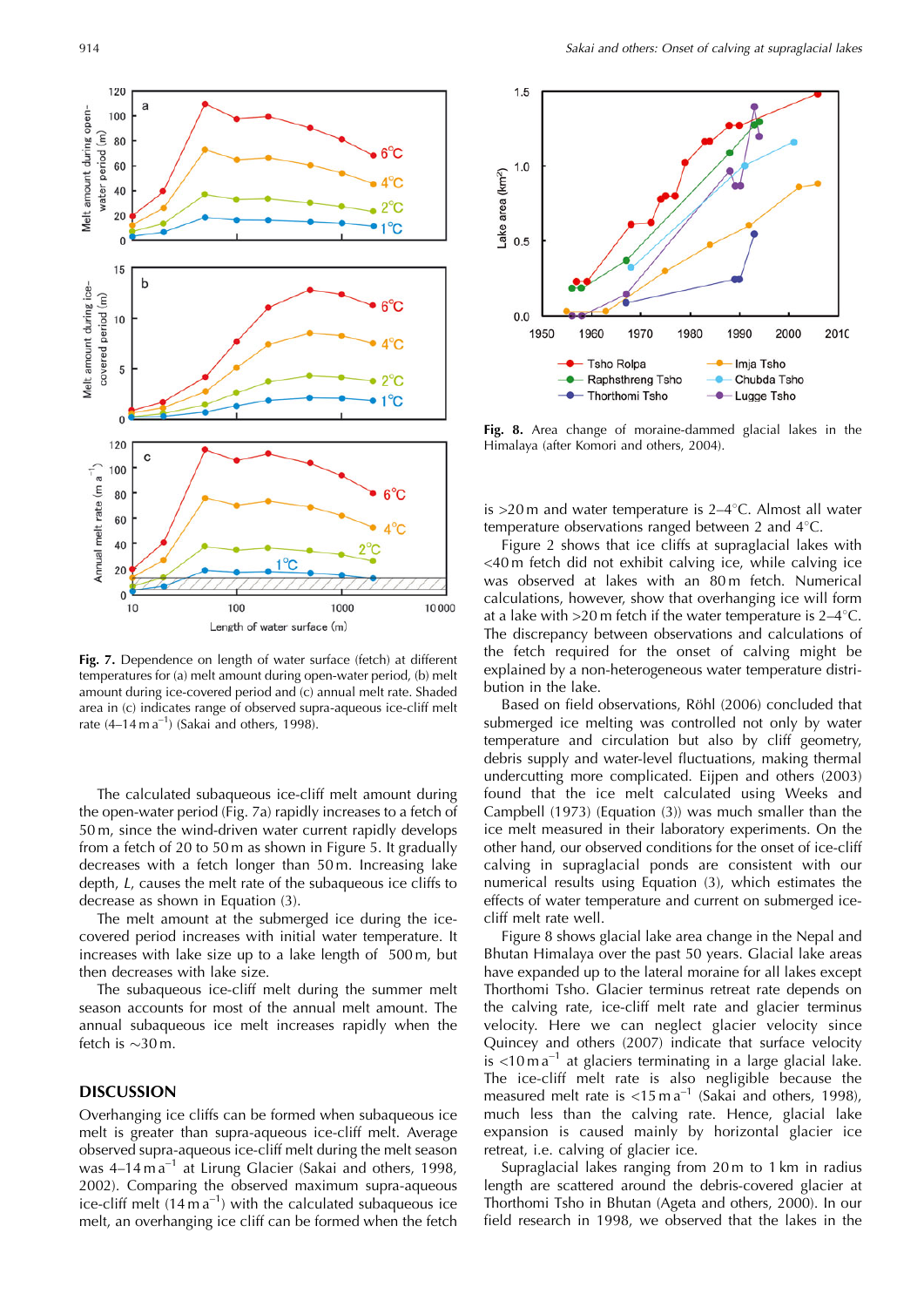middle of the glacier were enclosed by ice cliffs. Their areas increased dramatically between 1990 and 1993 (Fig. 8). The rapid increase in lake area should reflect the increase in annual calving rate (i.e. annual submerged ice melt rate) due to enlargement of the fetch as indicated by our model calculations.

The area expansion rate at Tsho Rolpa glacial lake decreased between 1990 and 2005 (Fig. 8) because the lake level was lowered artificially in order to mitigate GLOF hazards in 1998–2000 (Reynolds, 1999; Rana and others, 2000). At Lugge glacial lake, a GLOF occurred in 1994, and the lake level decreased (Iwata and others, 2002; Fujita and others, 2008).

Area expansion rates have been almost constant except when events have occurred involving lowering of the water level. The area of these lakes increases only by glacier ice-cliff retreat since they have already expanded to the lateral moraine, i.e. the area expansion rate is matched by the glacier terminus retreat rate. Calculated water current (Fig. 6) increases until a fetch of 1000 m, then remains constant due to the loss of the screening effect of the end moraine. The expansion of glacial lakes reflects the fact that ice calving of the glacier occurs by submerged ice melt which is caused by wind-driven water currents. On the other hand, the calculated melt rate decreased with the fetch when the fetch was >50 m, since the submerged ice-cliff height (L/5 in Fig. 3) increased with the fetch (Fig. 7c). In further study, we will examine the height, L/5, with the expansion of the lake, and the adjustability of Equation (3).

The average heights of the end moraine and the dead-ice area located downstream of Imja glacial lake are higher than for Tsho Rolpa glacial lake. Chikita (2007), using numerical simulations, indicated that the wind velocity over Imja glacial lake was less than that over Tsho Rolpa glacial lake because of the screening effect of the end moraine and dead-ice portion. We can thus explain the difference in lake area expansion between Tsho Rolpa and Imja glacial lakes by the difference in ice melt rates derived from the difference in wind-driven water current.

Figure 9 shows the ice cliff abutting the glacial lake at Tsho Rolpa Glacier. Debris covered the ice in a depression at the foot of the ice cliff in June 1994 (Fig. 9a), although there was no ice at the foot of the ice cliff in May 1995 (Fig. 9b). Step-like topography at the glacier ice touching a glacial lake has been observed at Tsho Rolpa glacial lake by the Advanced Spaceborne Thermal Emission and Reflection Radiometer (ASTER) satellite images taken on 10 November 2004 and QuickBird satellite images taken on 21 February 2005. We also observed similar topography during field research at Imja glacial lake in November 2001 and April 2002 (Sakai and others, 2007). Step-like topography at the glacier ice touching a glacial lake would indicate that glacial lake expansion was caused by submerged ice melting and the subsiding supra-aqueous ice. We conclude that thermal undercutting leading to subsiding overhanging ice is an important process in the expansion mechanism of glacial lakes in the Himalaya.

## **CONCLUSION**

Wind-driven water currents were simulated at various-sized supraglacial lakes (ponds) along a longitudinal cross-section. We found that calving at supraglacial ponds occurs at a fetch

**Fig. 9.** Photos of Tsho Rolpa glacial lake and the terminus of Trakarding Glacier, taken in (a) November 1994 and (b) May 1995.

of  $>20-30$  m, by thermal undercutting when the water temperature is within a given range  $(2-4\degree C)$ , since the annual subaqueous ice-cliff melt becomes larger than the supra-aqueous ice-cliff melt due to development of valley wind-driven water current.

Analysis of the measured size of supraglacial ponds and field observations of ice cliffs surrounding those ponds revealed that ice-cliff calving occurs when a pond is  $>\sim$ 80 m long. Simulations for calculation of thermal undercutting supported the idea that calving occurred at ice cliffs at supraglacial ponds when the fetch of the ponds exceeded 20–30 m. These results show that wind-driven water currents are a significant cause of the calving process at glacial lakes in the Himalaya. Our simulation covers a gap with no observed data, with a fetch of 40–80 m. Further field observation of calving will be helpful for understanding the process of glacial lake expansion.

The observed expansion rates of glacial lakes indicate that the areas of relatively small supraglacial lakes enclosed by ice cliffs have increased dramatically, while the areas of large glacial lakes, which had already expanded to the lateral moraine, also increased due to glacier terminus retreats. The expansion of glacial lakes reflects the fact that glacier ice calving occurs by submerged ice melt which is caused by wind-driven water currents. For future assessment of supraglacial lakes, we must examine not only large glacial lakes of more than a few km, but also small lakes of <100 m radius, since they have the potential to expand rapidly.

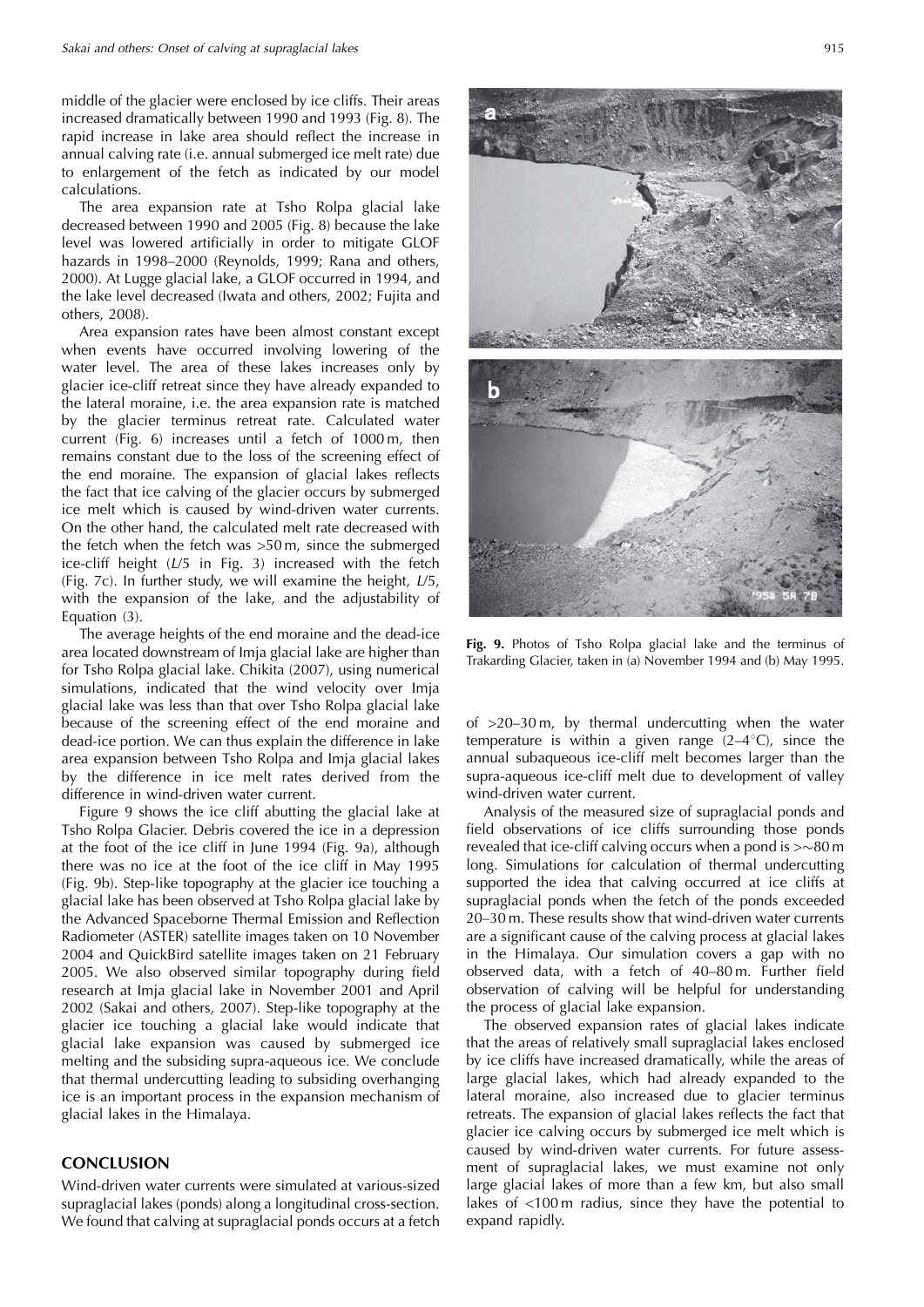### **ACKNOWLEDGEMENTS**

We thank O. Bajracharya and other staff members in the Department of Hydrology and Meteorology, Ministry of Science and Technology, Government of Nepal, for generous assistance and cooperation in our research activity. We also thank M. Kirkbride and K. Röhl for valuable advice and comments. This research was supported by a Grant-in-Aid for Scientific Research (No. 19253001) from the Ministry of Education, Culture, Sports, Science and Technology, Japan, and the Japan Science and Technology Agency–Japan International Cooperation Agency within the framework of the Science and Technology Research Partnership for Sustainable Development (SATREPS).

## **REFERENCES**

- Ageta, Y., S. Iwata, H. Yabuki, N. Naito, A. Sakai and S. Narama. 2000. Expansion of glacier lakes in recent decades in the Bhutan Himalayas. IAHS Publ. 264 (Symposium at Seattle 2000 – Debris-Covered Glaciers), 165–175.
- Aoki, T. and K. Asahi. 1998. Topographical map of the ablation area of the Lirung Glacier in the Langtang Valley, Nepal Himalaya. Bull. Glacier Res., **16**, 19–31.
- Benn, D.I., S. Wiseman and C.R. Warren. 2000. Rapid growth of a supraglacial lake, Ngozumpa Glacier, Khumbu Himal, Nepal. IAHS Publ. 264 (Symposium at Seattle 2000 – Debris-Covered Glaciers), 177–185.
- Benn, D.I., S. Wiseman and K.A. Hands. 2001. Growth and drainage of supraglacial lakes on the debris-mantled Ngozumpa Glacier, Khumbu Himal, Nepal. J. Glaciol., **47**(159), 626–638.
- Benn, D.I., N.R.J. Hulton and R.H. Mottram. 2007. 'Calving laws', 'sliding laws' and the stability of tidewater glaciers. Ann. Glaciol., **46**, 123–130.
- Chikita, K.A. 2007. Topographic effects on the thermal structure of Himalayan glacial lakes: observations and numerical simulation of wind. J. Asian Earth Sci., **30**(2), 344–352.
- Chikita, K., T. Yamada, A. Sakai and R.P. Ghimire. 1997. Hydrodynamic effects on the basin expansion of Tsho Rolpa glacier lake in the Nepal Himalaya. Bull. Glacier Res., **15**, 59–69.
- Chikita, K., J. Jha and T. Yamada. 1999. Hydrodynamics of a supraglacial lake and its effect on the basin expansion: Tsho Rolpa, Rolwaling Valley, Nepal Himalaya. Arct. Antarct. Alp. Res., **31**(1), 58–70.
- Costa, J.E. and R.L. Schuster. 1988. The formation and failure of natural dams. Geol. Soc. Am. Bull., **100**(7), 1054–1068.
- Diolaiuti, G., M.P. Kirkbride, C. Smiraglia, D.I. Benn, C. D'Agata and L. Nicholson. 2005. Calving processes and lake evolution at Miage glacier, Mont Blanc, Italian Alps. Ann. Glaciol., **40**, 207–214.
- Eijpen, K.J., C.R. Warren and D.I. Benn. 2003. Subaqueous melt rates at calving termini: a laboratory approach. Ann. Glaciol., **36**, 179–183.
- Fujita, K., R. Suzuki, T. Nuimura and A. Sakai. 2008. Performance of ASTER and SRTM DEMs, and their potential for assessing glacial lakes in the Lunana region, Bhutan Himalaya. J. Glaciol., **54**(185), 220–228.
- Haresign, E. and C.R. Warren. 2005. Melt rates at calving termini: a study at Glaciar León, Chilean Patagonia. In Harris, C. and J.B. Murton, eds. Cryospheric systems: glaciers and permafrost. London, Geological Society. (Geological Society Special Publication 242.)
- Inoue, J. 1976. Climate of Khumbu Himal. Seppyo, J. Jpn. Soc. Snow Ice, Special Issue 38, 66-73.
- Iwata, S., O. Watanabe and H. Fushimi. 1980. Surface morphology in the ablation area of the Khumbu Glacier. Seppyo, J. Jpn. Soc. Snow Ice, Special Issue 41, 9–17.
- Iwata, S., T. Aoki, T. Kadota, K. Seko and S. Yamaguchi. 2000. Morphological evolution of the debris cover on Khumbu Glacier, Nepal, between 1978 and 1995. IAHS Publ. 264 (Symposium at Seattle, 2000 – Debris-Covered Glaciers), 3–11.
- Iwata, S., Y. Ageta, N. Naito, A. Sakai and C. Narama. 2002. Glacial lakes and their outburst flood assessment in the Bhutan Himalaya. Global Environ. Res., **6**(1), 3–17.
- Josberger, E.G. and S. Neshyba. 1980. Iceberg melt-driven convection inferred from field measurements of temperature. Ann. Glaciol., **1**, 113–117.
- Kirkbride, M.P. 1993. The temporal significance of transitions from melting to calving termini at glaciers in the central Southern Alps of New Zealand. Holocene, **3**(3), 232–240.
- Kirkbride, M.P. and C.R. Warren. 1997. Calving processes at a grounded ice cliff. Ann. Glaciol., **24**, 116–121.
- Komori, J., D.R. Gurung, S. Iwata and H. Yabuki. 2004. Variation and lake expansion of Chubda Glacier, Bhutan Himalayas, during the last 35 years. Bull. Glaciol. Res., **21**, 49–55.
- Lanzhou Institute of Glaciology and Geocryology (LIGG), Water and Energy Commission Secretariat (WECS) and Nepal Electricity Authority (NEA). 1988. Report on first expedition to glaciers and glacier lakes in the Pumqu (Arun) and Poiqu (Bhoteun Koshi) river basins, Xizang (Tibet), China, ed. Liu, C. and C.K. Sharma. Beijing, Science Press.
- Liestøl, O. 1956. Glacier dammed lakes in Norway. Nor. Geogr. Tidsskr., **15**(3–4), 122–149.
- Lliboutry, L. 1977. Glaciological problems set by the control of dangerous lakes in Cordillera Blanca, Peru: II. Movement of a covered glacier embedded within a rock glacier. J. Glaciol., **18**(79), 255–273.
- Lliboutry, L., B.M. Arnao, A. Pautre and B. Schneider. 1977a. Glaciological problems set by the control of dangerous lakes in Cordillera Blanca, Peru: I. Historical failures of morainic dams, their causes and prevention. J. Glaciol., **18**(79), 239–254.
- Lliboutry, L., B.M. Arnao and B. Schneider. 1977b. Glaciological problems set by the control of dangerous lakes in the Cordillera Blanca, Peru: III. Study of moraines and mass balances at Safuna. J. Glaciol., **18**(79), 275–290.
- Martin, S., E. Josberg and P. Kaufmann. 1978. Wave-induced heat transfer to an iceberg. In Husseiny, A.A., ed. Iceberg utilization. New York, Pergamon Press, 260–263.
- Moribayashi, S. 1974. On the characteristics of the glaciers in the Himalaya and their recent variations. Seppyo, J. Jpn. Soc. Snow Ice, **36**(1), 11–21. [In Japanese with English summary.]
- Nepal: Survey Department. 1997. Sagamartha. (Scale 1 50 000.) Kathmandu, HM Government of Nepal. Survey Department. (Sheet No. 2786 04.)
- Petrov, M.P., A.Yu. Terzhevik, R.E. Zdorovennov and G.E. Zdorovennova. 2007. Motion of water in an ice-covered shallow lake. Water Resour., **34**(2), 113–122.
- Post, A. and L.R. Mayo. 1971. Glacier dammed lakes and outburst floods in Alaska. USGS Hydrol. Invest. Atlas HA-455.
- Quincey, D.J., R.M. Lucas, S.D. Richardson, N.F. Glasser, M.J. Hambrey and J.M. Reynolds. 2005. Optical remote sensing techniques in high-mountain environments: application to glacial hazards. Progr. Phys. Geogr., **29**(4), 475–505.
- Quincey, D.J. and 6 others. 2007. Early recognition of glacial lake hazards in the Himalaya using remote sensing datasets. Global Planet. Change, **56**(1–2), 137–152.
- Rana, B., A.B. Shrestha, J.M. Reynolds, R. Aryal, A.P. Pokhrel and K.P. Budhathoki. 2000. Hazard assessment of the Tsho Rolpa Glacier Lake and ongoing remediation measures. J. Nepal Geol. Soc., **22**, 563–570.
- Reynolds, J.M. 1999. Glacial hazard assessment at Tsho Rolpa, Rolwaling, central Nepal. Q. J. Eng. Geol., **32**(3), 209–214.
- Richardson, S.D. and J.M. Reynolds. 2000. An overview of glacial hazards in the Himalayas. Quat. Int., **65/66**(1), 31–47.
- Röhl, K. 2006. Thermo-erosional notch development at fresh-watercalving Tasman Glacier, New Zealand. J. Glaciol., **52**(177), 203–213.